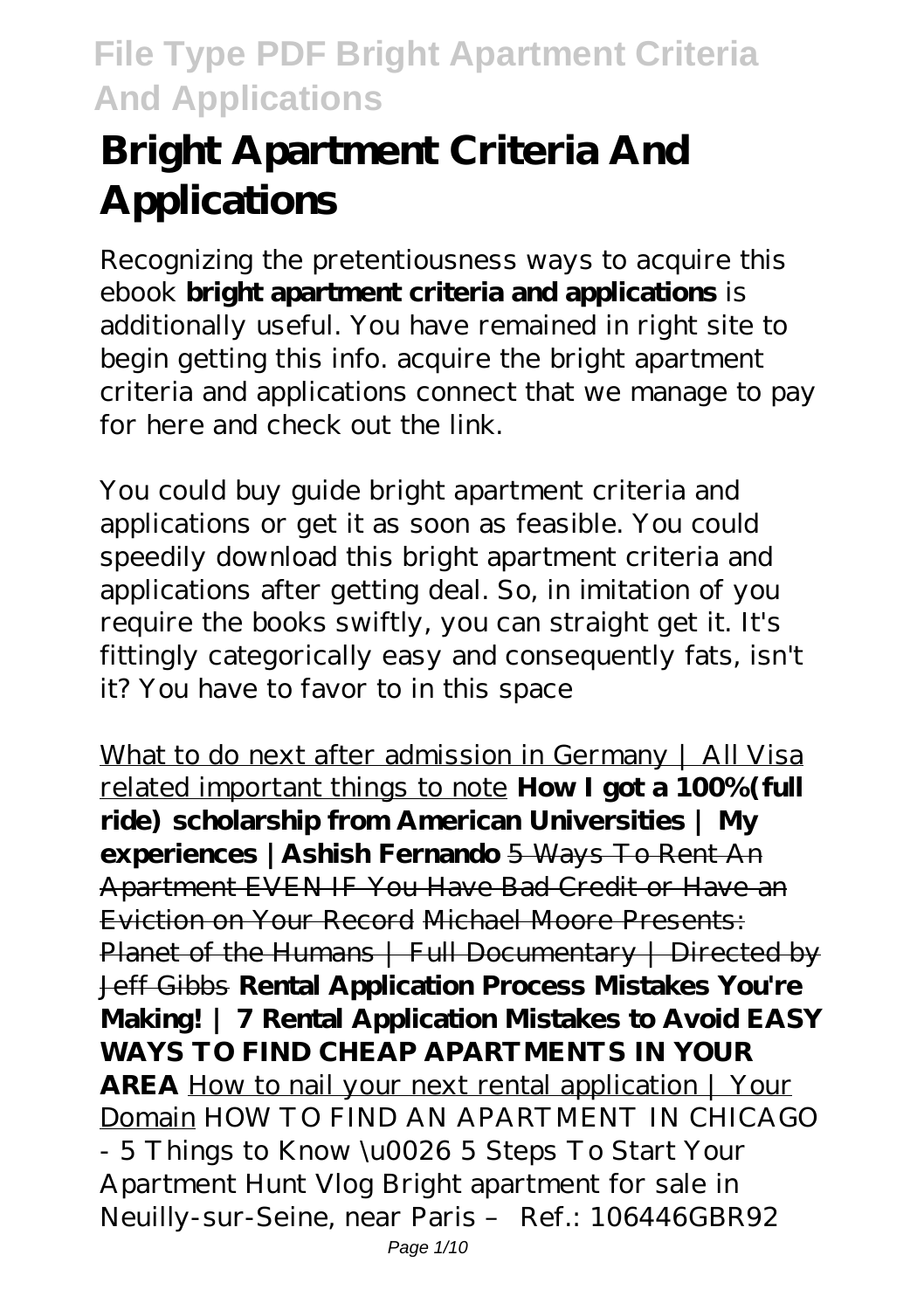How to Find an Apartment in Vancouver (STEP-BY-STEP TUTORIAL + TIPS FOR RENTING!) 2020 HOW TO MAKE MONEY REHABBING REAL ESTATE

How to's about Schengen Visa | Netherland Visa | Travel Vlog Manhattan apartment tour // Living cheap in NYC *Bangkok Apartment Condo for \$300 Per Month Rental. You Wouldn't Believe This Is What You'll Get* How To Move On A Budget! Apartment Renting Tips I Wish I Knew! Very VERY CHEAP condo in Bangkok, Thailand How Long Does It Take to Process a Rental Application 2019 Life in Denmark LIVING IN THAILAND | My Bangkok Apartment Tour in Quarantine [2020]

Bangkok Luxury Condo Rent 35,000 Close BTS Phrom Phong Bangkok Condo Subscriber Rent 10,000 Close BTS Erawan **My New Apartment in Bangkok, Thailand | Apartment Tour | 6,000 Baht per MONTH** Lisbon Apartment Tour Remote Year Apartment in Lisboa Portugal Renting a House or Apartment in English - Vocabulary and Conversation *How to Find Apartments to Invest In | 2019* #5 Application Fee | Property Management Fees Explained: The only way to process applications Applying for SSI

How to Apply for Government Subsidies as Real Estate Investors/Agents

How To Find an Apartment in Seoul, Korea | Deposit, Rent, Apps, Real Estate Agents*How to apply for an NYC Apartment in 2020 | NYC Renters Guide*

Bright Apartment Criteria And Applications Bright Apartments Criteria and Application We are committed to Equal Opportunity Housing. We fully comply with the Federal Fair Housing Act. We do not discriminate against any person because of race, color,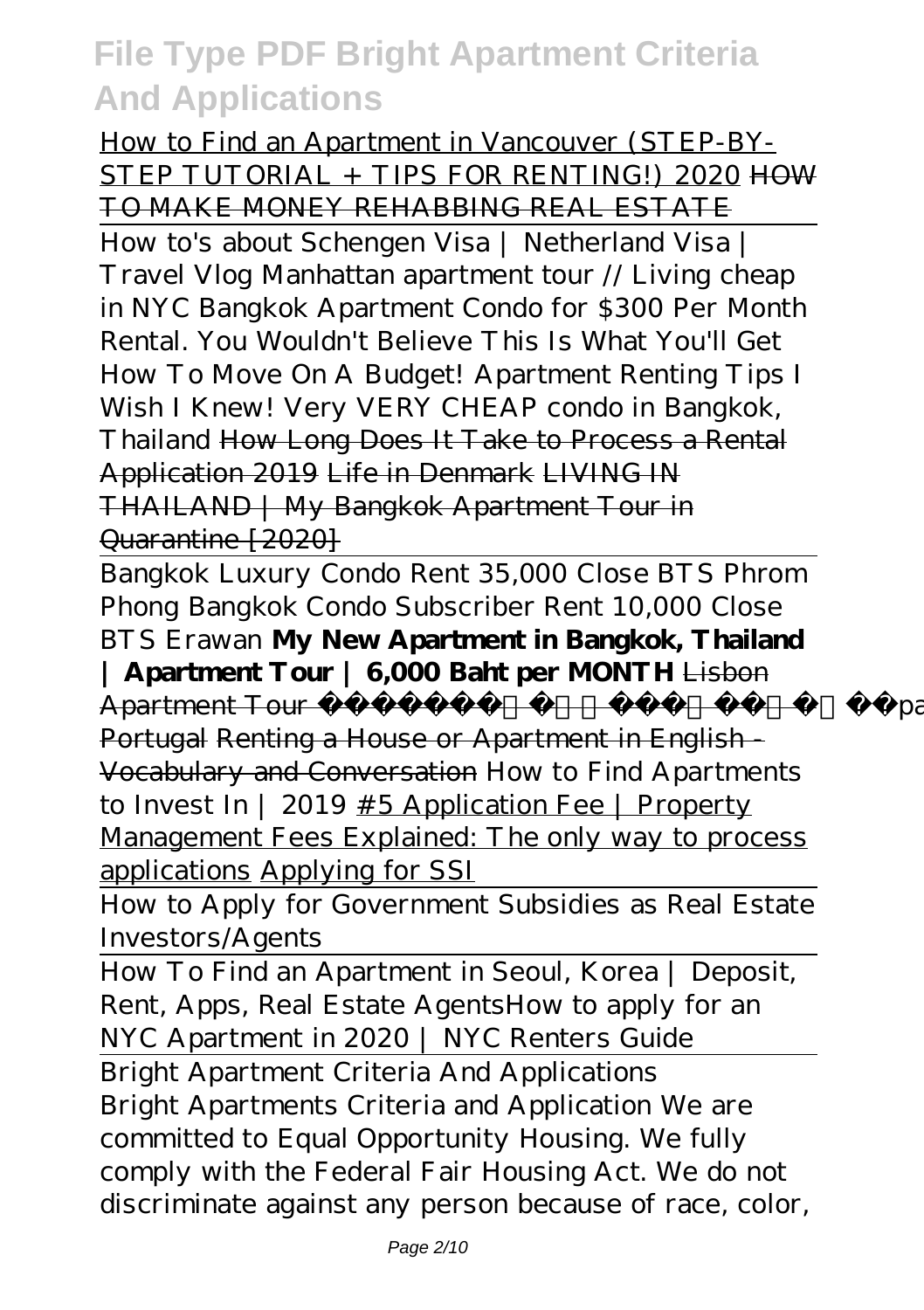sex, disability, familial status, religion, national origin or sexual orientation. Our staff

Bright Apartments Criteria and Application Bright Apartments Rental Criteria General Requirements to process your application: P os i t i ve i de nt i fi c a t i on w i t h pi c t ure for e a c h a ppl i c a nt . Y ou m us t be a bl e t o e nt e r a l e ga l a nd bi ndi ng c ont ra c t .

Bright Apartments Rental Criteria Welcome to the Bright Apartments online application! Please be prepared to do the following during this application process: Review and agree to our rental criteria; Completely and honestly fill out the application; NOTE: Everyone over the age of 18 who will reside in the unit, must complete their own application.

Rental application - Resident Center

Bright Apartments Criteria and Application Download Free Bright Apartment Criteria And Applications Bright Apartment Criteria And Applications This is likewise one of the factors by obtaining the soft documents of this bright apartment criteria and applications by online. You might not require more get older to spend to go

Bright Apartment Criteria And Applications Korryn McMinn. Finally I can download and read Bright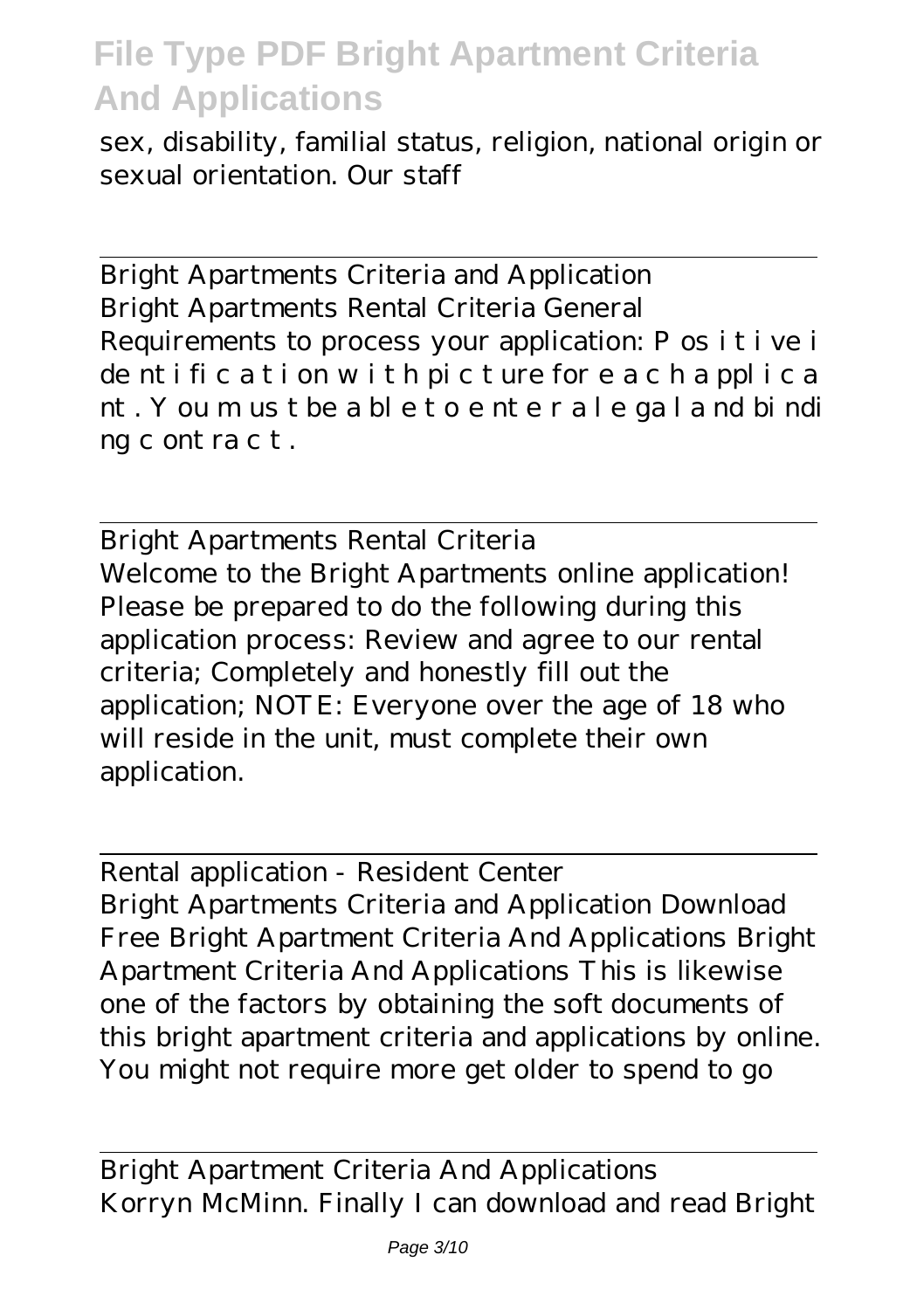Apartment Criteria And Applications Printable File 2020 Thank you!

Bright Apartment Criteria And Applications Printable File ...

The apartment has a fully equipped kitchen, it is very bright and spacious, with two bathrooms, air conditioning in the bedroom and heating in all rooms. The studio, which is also air-conditioned, has a washing machine, mini-fridge, microwave oven and electric hob.

Bright Apartment, Palermo – Updated 2020 Prices Bright Apartments was extremely accommodating and helpful in arranging our move from Wisconsin to an apartment in Eugene. We were, admittedly, quite bothersome with our regular check-ins on application status and receipt of paperwork thereafter, but Bright Apartments was always courteous and prompt in their responses.

#### Bright Apartments

Bright Apartments - - Rated 2.5 based on 2 Reviews "I've been living at the River's Edge Townhomes in a 2 bed/1 bath apartment for over a year. ... I called and they said the application for the cosigner was denied due to "not meeting criteria". When I asked what criteria, they said they sent an email about it (btw 3 weeks later and still no ...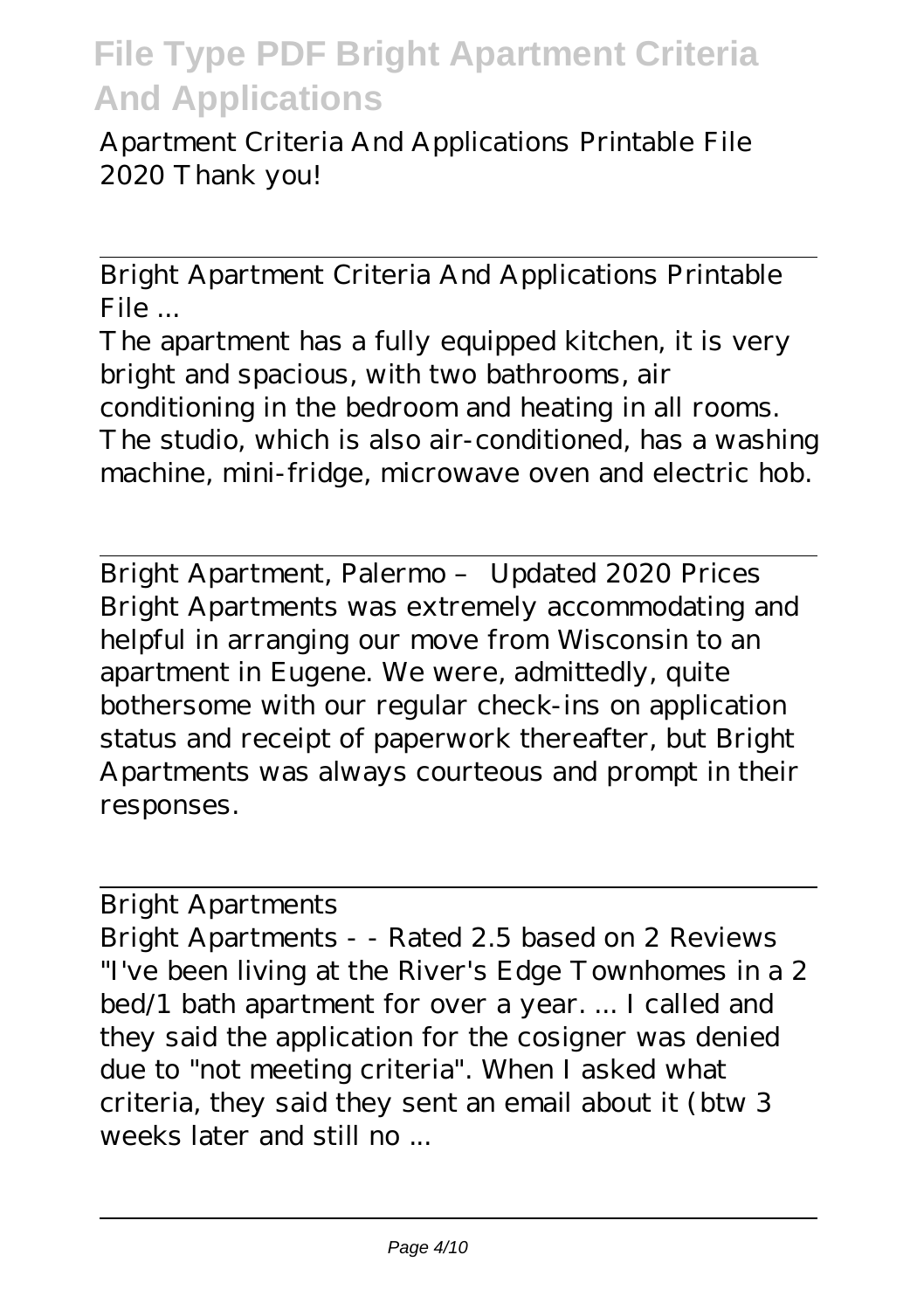Bright Apartments - Reviews | Facebook Sub-criteria . In the event of over-subscription in criteria 1-2, the following sub criteria will apply: a) Children who have a brother, sister\* at Bright Sparks or Crawfordsburn Primary School who are currently in and attendance at Bright Sparks during the academic year 2018/19.

Admissions criteria for entry September 2019 PRINCETON COURT APARTMENTS APPLICATION CRITERIA . Please read our application criteria and community policies below. An application must be submitted by every adult who will live in the apartment. APPLICATION AND MOVE IN FEES • Application Fee\*: \$25.00 per adult applicant(Non-Refundable)

Application Criteria & Policies | Princeton Court Apartments

• Application Fee\*: \$50.00 fee for first adult applicant(Non-Refundable). \$25 per additional applicant. Once the application is approved, you will need to provide the following: 1. First month's rent. This non refundable holding fee must be paid within 48 hours in order to hold the apartment and will be forfeited after three days of application approval.

Application Criteria & Policies | Nutley Gardens **Apartments** GEORGETOWN APARTMENTS APPLICATION CRITERIA . Please read our application criteria and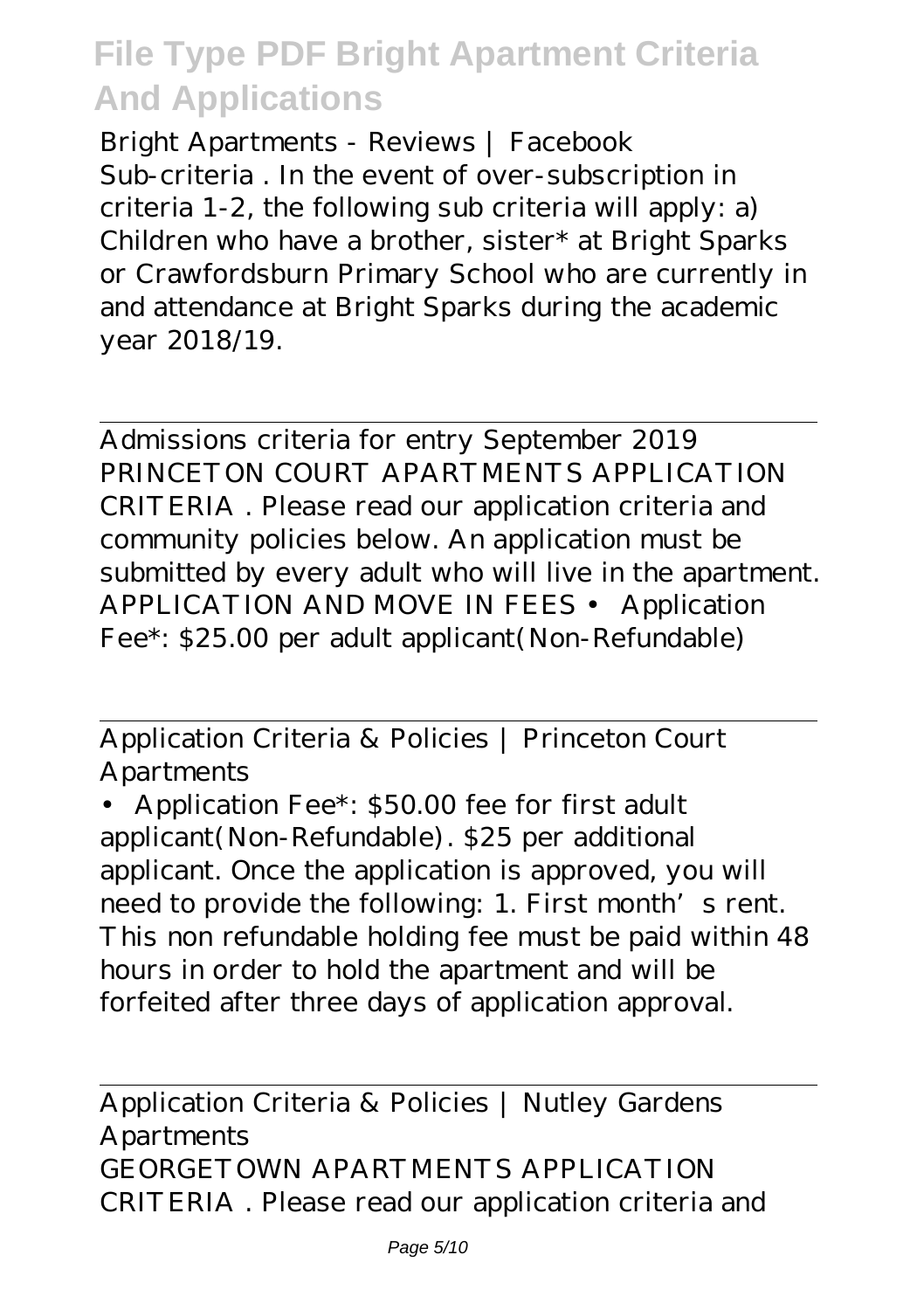community policies below. An application must be submitted by every adult who will live in the apartment. APPLICATION AND MOVE IN FEES • Application Fee\*: \$50.00 – first applicant / \$25.00 per additional adult(Non-Refundable)

Application Criteria & Policies | Georgetown Apartments RESIDENT SELECTION CRITERIA Income: Each occupant over the age of 18 is required to complete an application. Each applicant must demonstrate a verifiable income. There is a minimum monthly income of 2.5 times the monthly rent to qualify.

Application Criteria & Policies | Forest Hills Apartments

the Power to Change Community Business Bright Ideas programme is right for you. It includes information about the types of projects that Bright Ideas is designed to support, as well as the criteria that will be used to assess applications. The guidance also provides information that will help you to complete the application form.

Community Business Bright Ideas Applicant Guidance Application Fee: \$45.00 – first applicant / \$25.00 per additional applicant. Once your application has been approved, you will need to provide the following: 1. Deposit in the amount of one month's rent is required 48 hours after approval. This will hold the apartment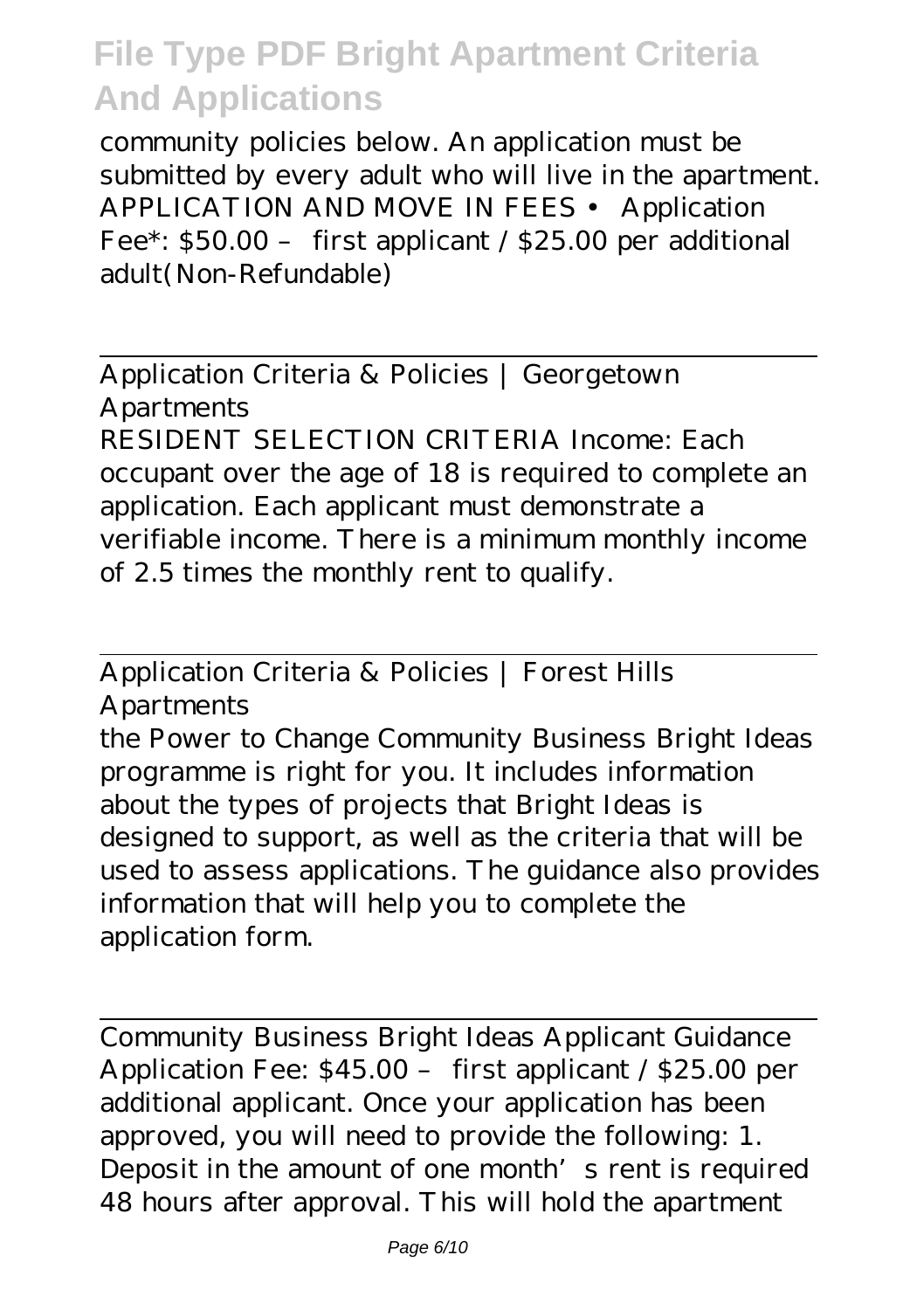for you until move-in. The deposit is non-refundable. 2.

Online Application Criteria & Policies | Stratford Apartments Tenant Eligibility Criteria Self Referral or Agency Referral (CES and FSC) Tenant Units More Information; 39 West Apartments: 90062: Low-income single adults who are homeless or chronically homeless and who have a diagnosed mental illness and/or chronic substance abuse issues and/or other diagnosed disability.

ACOF Properties: Eligibility Requirements and Application ...

See what other travelers asked before staying at Apartment Bright Room. Most recent questions. Can we check out later ? ... By default, reviews are sorted based on the date of the review and on additional criteria to display the most relevant reviews, including but not limited to: your language, reviews with text, and non-anonymous reviews. ...

Apartment Bright Room, London, UK - Booking.com This page shows the no. of applications filed by BRIGHT APARTMENT HOLDING LLC for H1B visa and Greencard. It includes applications with status such as certified, denied, and withdrawn and so on. BRIGHT APARTMENT HOLDING LLC has filed 0 LCAs (Labor Condition Applications) and 0 labor certifications since 2018 till 2020.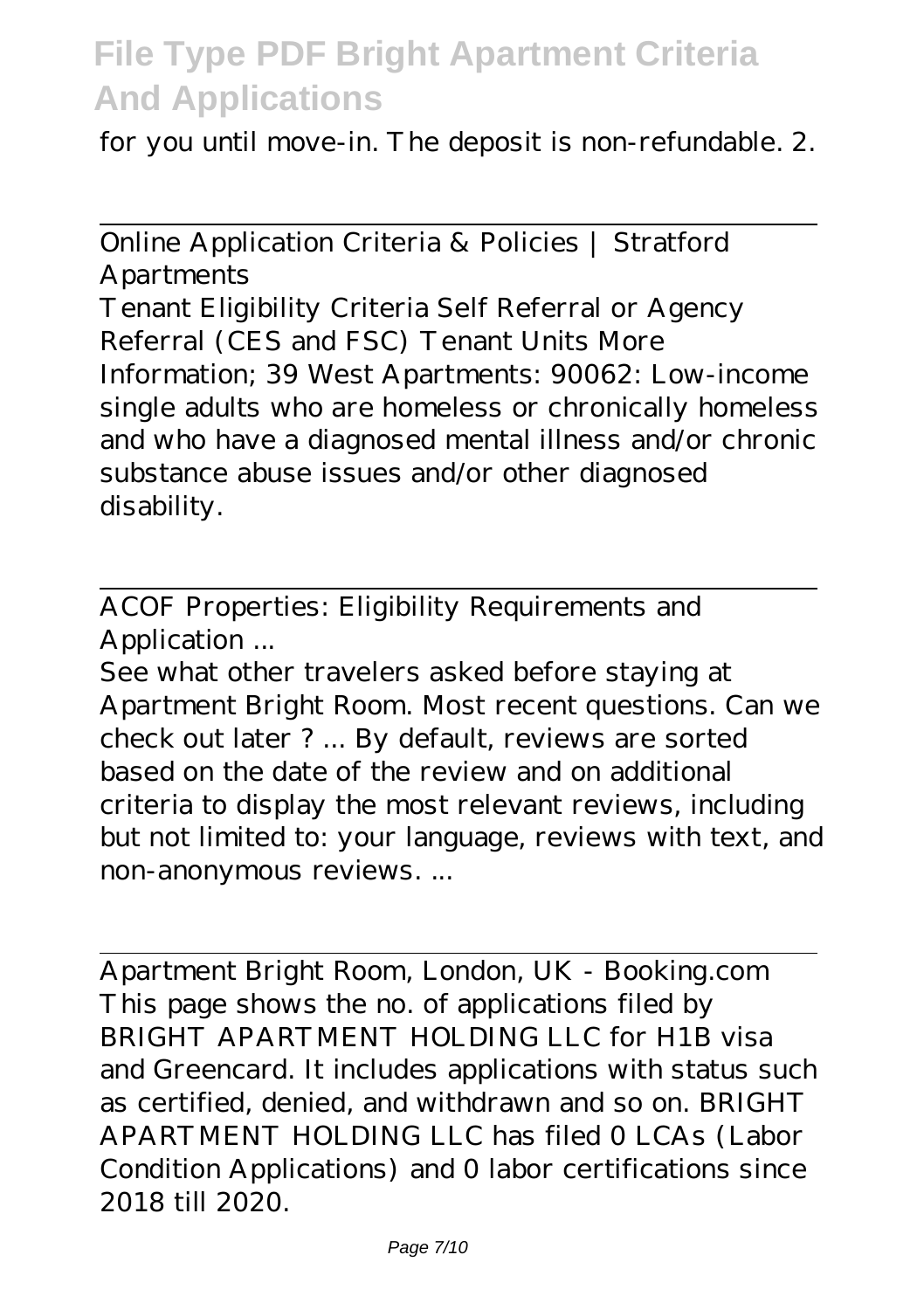BRIGHT APARTMENT HOLDING LLC - Historical applications for ...

8 reviews of Bright Apartments "I've lived at Formerly Fourth for several years. Very reasonably priced, friendly management. ... We applied for an apt under their management and one of the applications was denied for a balanced owed. We had to call to find this out. ... When I asked what criteria, they said they sent an email about it (btw 3 ...

This book explores the ways in which the broad range of technologies that make up the smart city infrastructure can be harnessed to incorporate more playfulness into the day-to-day activities that take place within smart cities, making them not only more efficient but also more enjoyable for the people who live and work within their confines. The book addresses various topics that will be of interest to playable cities stakeholders, including the human- computer interaction and game designer communities, computer scientists researching sensor and actuator technology in public spaces, urban designers, and (hopefully) urban policymakers. This is a follow-up to another book on Playable Cities edited by Anton Nijholt and published in 2017 in the same book series, Gaming Media and Social Effects.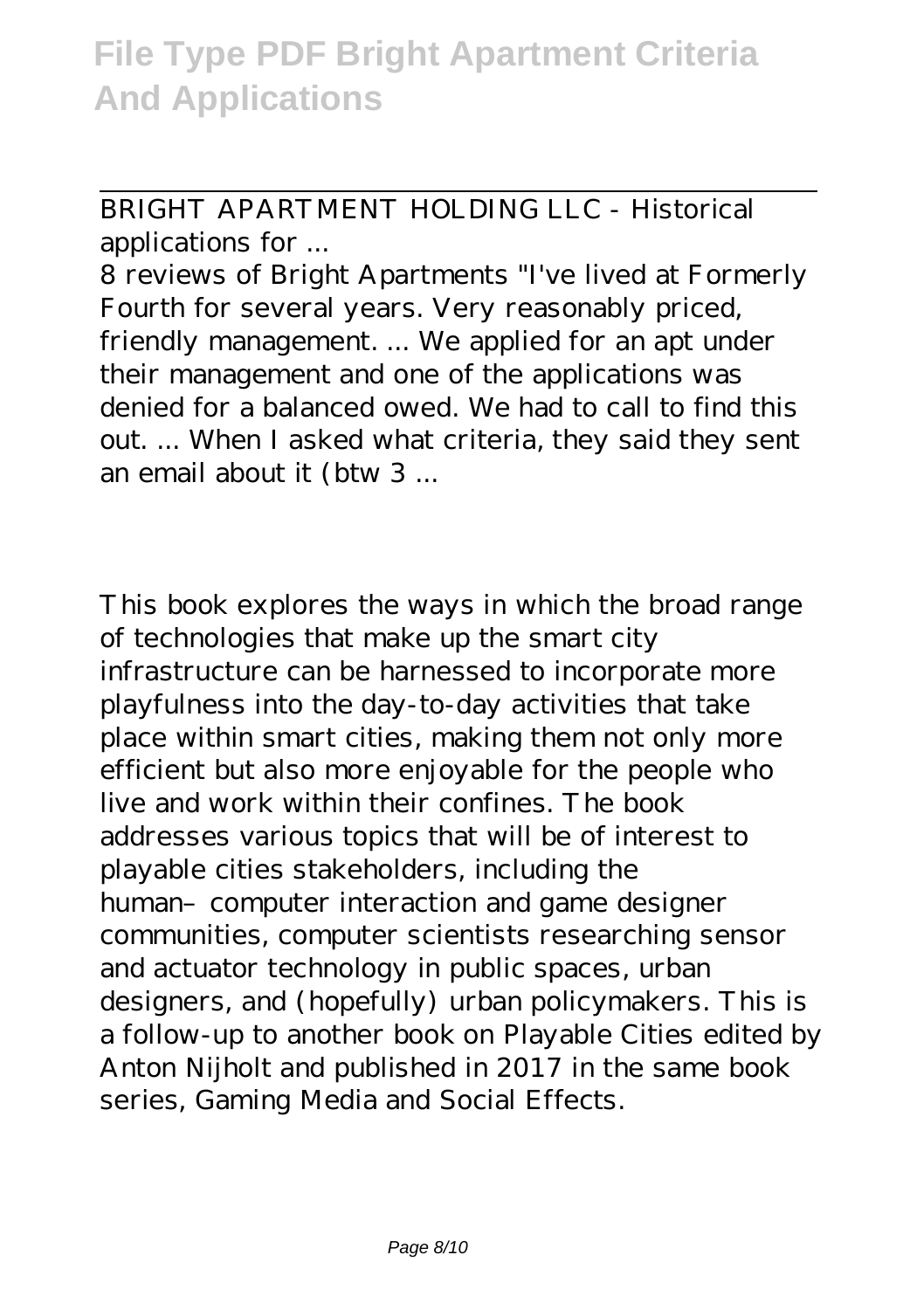The Regional Vice President of the National Apartment Association (NAA) offers his insights on property management here in 10 concise chapters. Advice covers investment, financials (including cash flow and recordkeeping), and strategies to create value.

The increasing complexity of homes, the use of innovative materials and technologies, and the increased population in high-hazard areas of the United States have introduced many challenges to the building industry and design profession as a whole. These challenges call for the development and continual improvement of efficient engineering methods for housing applications as well as for the education of designers in the uniqueness of housing as a structural design problem. This text is an initial effort to document and improve the unique structural engineering knowledge related to housing design and performance. It compliments current design practices and building code requirements with value-added technical information and guidance. In doing so, it supplements fundamental engineering principles with various technical resources and insights that focus on improving the understanding of conventional and engineered housing construction. Thus, it attempts to address deficiencies and inefficiencies in past housing construction practices and structural engineering concepts through a comprehensive design approach that draws on existing and innovative engineering technologies in a practical manner. The guide may be